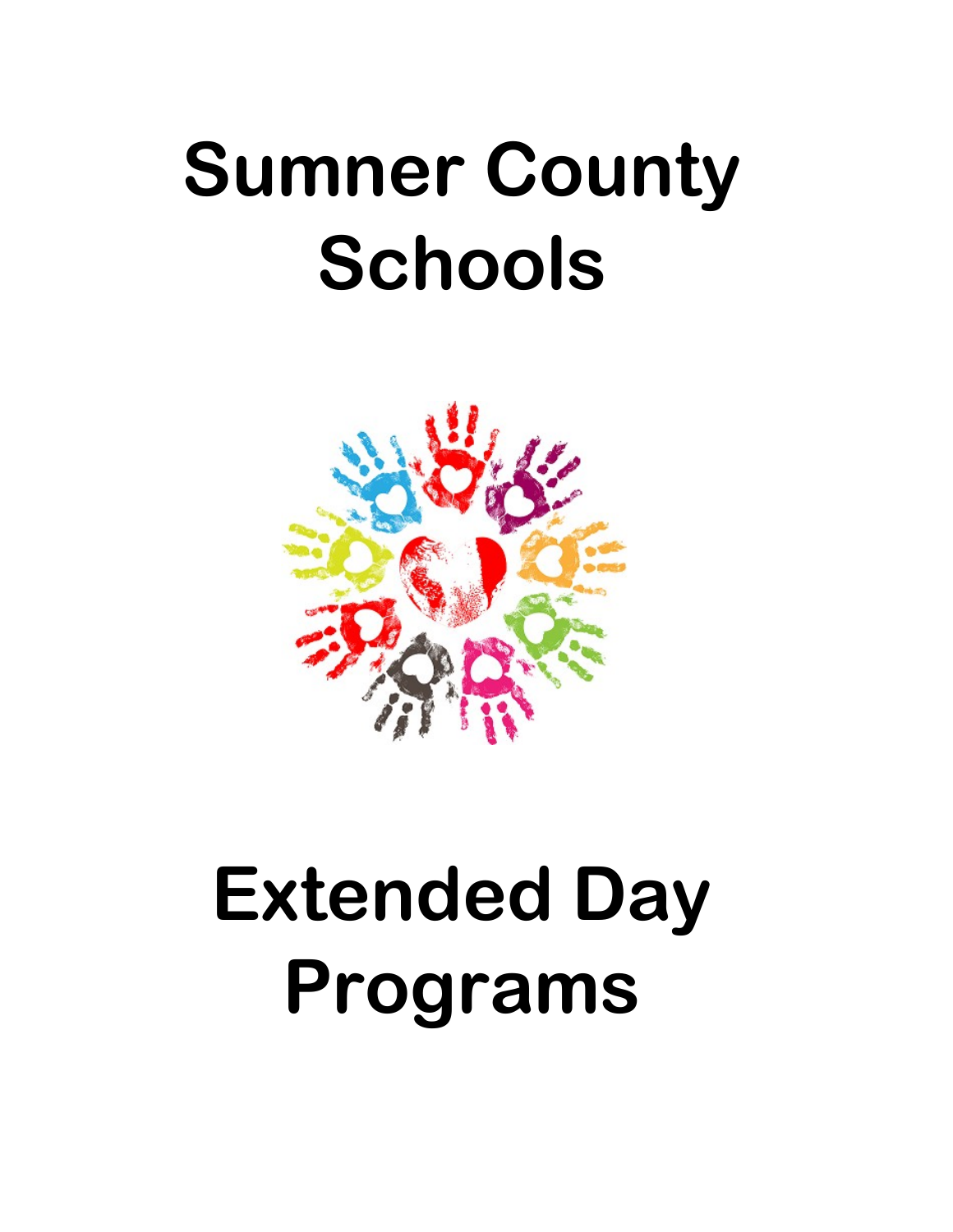# **BOBCAT BUDDIES GBE**

# **BEFORE AND AFTERSCHOOL CARE**

# **FEES AND SESSIONS**

\$35.00 Registration Fee. All students must pay this fee before they can attend (including Mid-Cumberland assisted). The registration fee will be refundable for 30 days, which begins the day you register your child, **only** if **yourchild does not attend at all.** 

# **\*WE ONLY CARE FOR CHILDREN AGES 5-12 (GRADES K-5). CHILDREN ABOVE AND BELOW THESE AGES WILL NOT BE ADMITTED INTO THE BOBCAT BUDDIES PROGRAM\***

# **MORNING SESSION**

6:30 am - 8:00 am: \$40.00 per week

## **REGULAR SESSION**

3:30 pm - 6:00 pm: \$55.00 per week

# **COMBINATION FEES**

Morning and Regular session: \$65.00 per week

## **ALL DAY OUT SESSIONS**

\$25.00 Per child per day.

## **SUMMER CARE SESSION**

6:30 am - 6:00 pm: \$110.00 per week A \$50.00 Registration fee and will be charged for all children.

## **HOLIDAYS AND SNOWDAYS:**

We will not be open on snow days. If the school closes for inclement weather, then the daycare will also be closed. We will open on certain Holidays/school closed days. The fee for no school/holiday days will be \$25.00 per day in addition to regular tuition. The opening and closing for holidays are listed on our yearly calendar.

#### **COMMUNICATIONS:**

Bobcat Buddies uses the Remind app to relay important information or to send out reminders. This app allows us to send out a mass texts as well as texts to individual parents. All texts from parents only come to the Director to ensure privacy. We encourage all parents to download the App (See Attached).

> Contact: Dawn Manning, GBE Bobcat Buddies Director Email: dawn.manning@sumnerschools.org Phone: 615-670-0708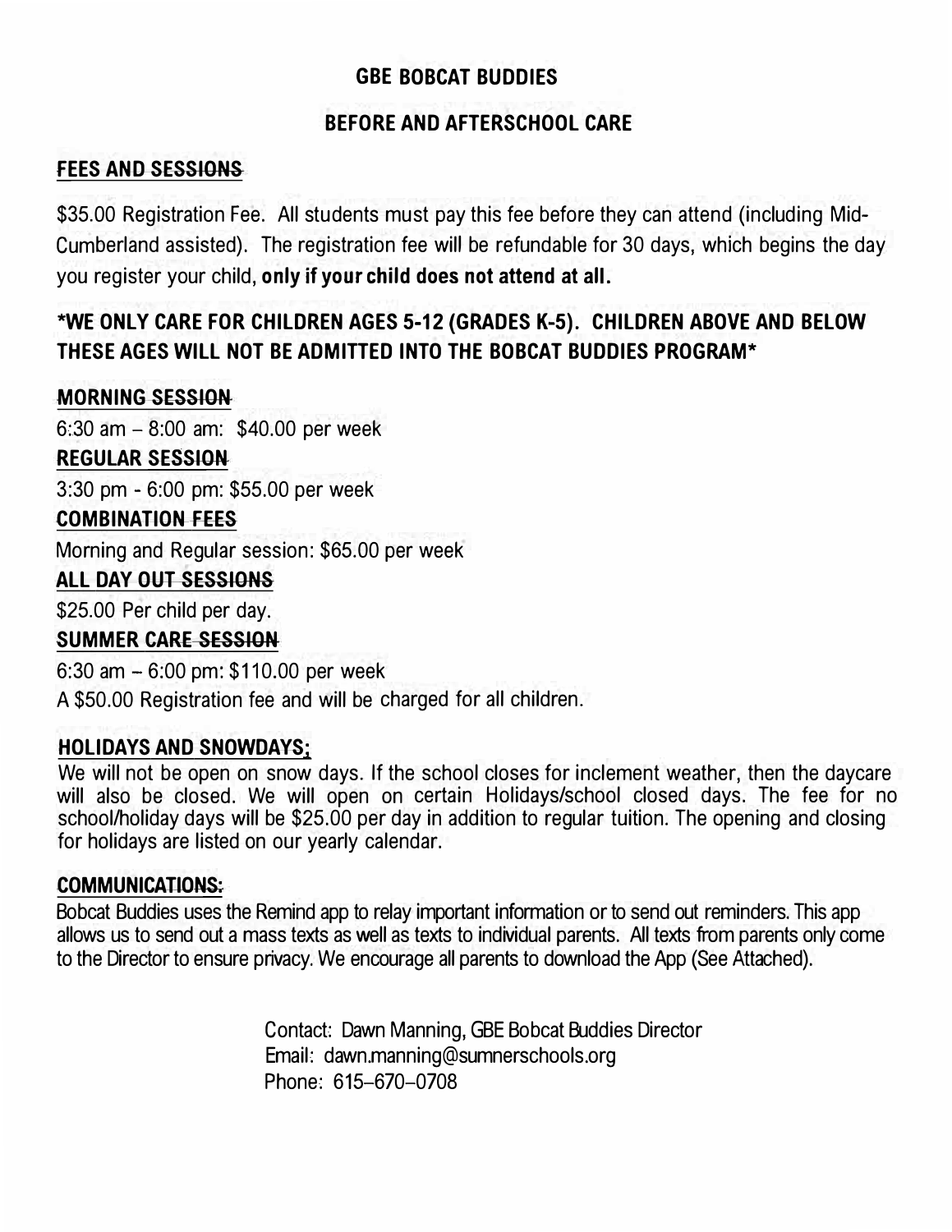Parents,

Below are the instructions for paying Childcare online.

- 1.Go to osp.osmsinc.com/sumner
- 2. You will need to create a username and password or log in if you already have one.
- 3.You will need your child's Student ID number. This is the same number you would use when accessing Parent Portal. Be sure to include the capital S when entering the id. If you do not know your student's id please see Mrs. Dawn
- 4.Click on the Pay Child Care Here tab.
- 5.Select Gene Brown Elem. Child Care
- 6. Enter amount you wish to pay and select Add to Cart.
- 7. Then proceed to check out.
- 8. Be sure to print out all receipts and/or save them to your email.

 $\frac{1}{\sqrt{2}}$ 

Thank you

# Bobcat Buddies Staff

Contact: Dawn Manning, GBE Bobcat Buddies Director Email: dawn.manning@sumnerschools.org Phone: 615-670-0708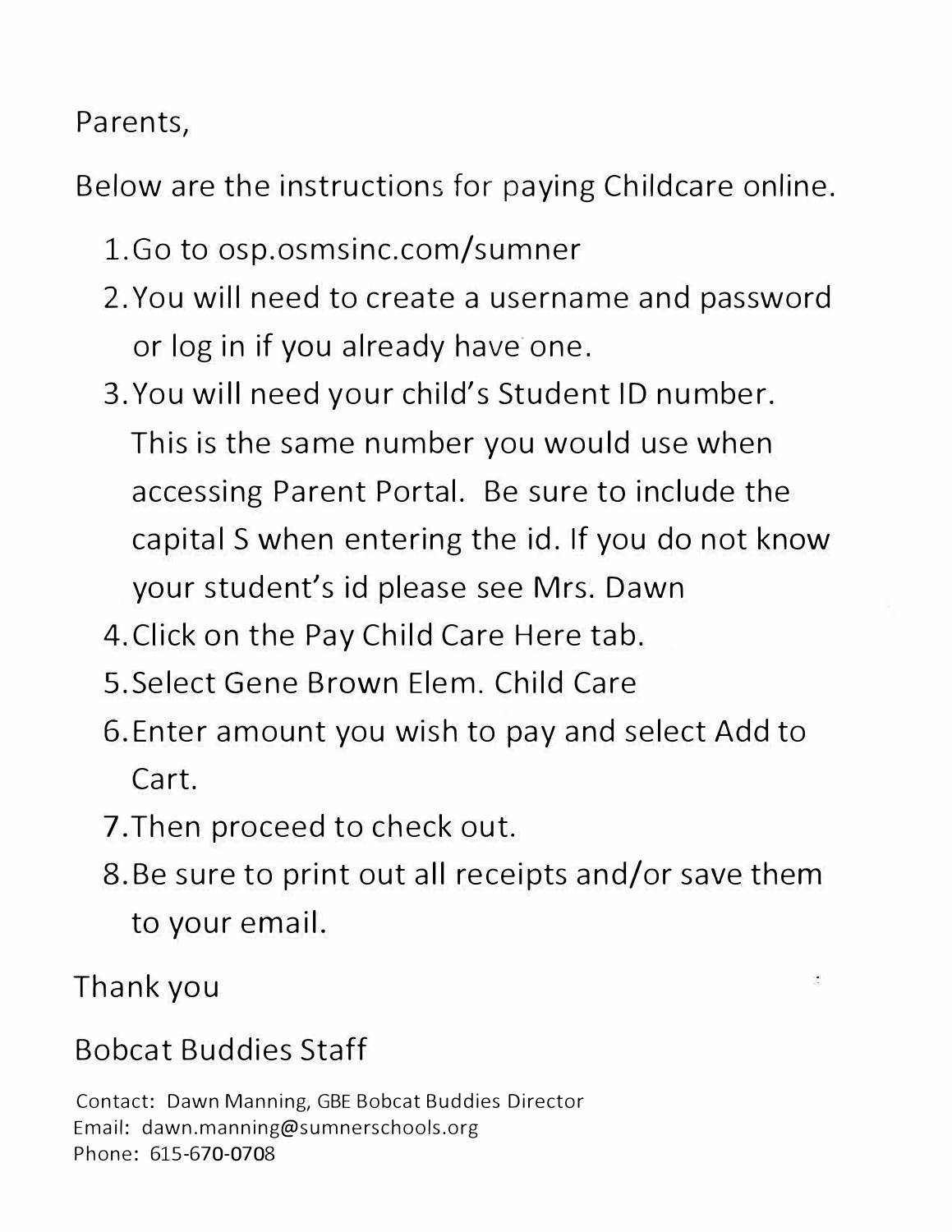#### **2021-2022 BOBCAT BUDDIES CALENDAR**

- July 26-27<sup>th</sup>: Evening Registration - Daycare **CLOSED**
- Aug.  $3^{rd}$ : First Full Day of School - Daycare OPEN
- Sept. 6<sup>th</sup>: Labor Day- Daycare **CLOSED**
- Sept. 20<sup>th</sup>: Parent Conferences - Daycare OPEN
- Oct  $4-8$ <sup>th</sup>: Fall Break - Daycare OPEN
- Nov.  $1^{st}$ : School Closed - Daycare OPEN
- Nov.  $22 26$ <sup>th</sup>: Thanksgiving Holiday- Daycare **CLOSED**
- Dec. 17<sup>th</sup>:  $\frac{1}{2}$  day of school – Daycare OPEN FULL DAY
- Dec. 20-24<sup>th</sup>: Winter Break- Daycare **CLOSED**
- Dec. 27-30<sup>th</sup>: Daycare OPEN
- Dec. 31<sup>st</sup>: New Year's Holiday- Daycare **CLOSED**
- Jan 3-4 th: Daycare OPEN
- Jan 5<sup>th</sup>: Children Return to School - Daycare OPEN
- Jan.  $17<sup>th</sup>$ : MLK Day- Daycare OPEN
- Feb.  $21^{st}$ : President's Day- Daycare OPEN
- Mar. 14-17<sup>th</sup>: Spring Break- Daycare OPEN
- Mar.  $18^{th}$ : School Closed - Daycare **CLOSED**
- Apr.  $15<sup>th</sup>$ : School Closed - Daycare **CLOSED**
- May  $3^{rd}$ : School Closed - Daycare **CLOSED**
- May 24<sup>th</sup>: Last Full Day of School-Daycare OPEN
- May  $25 27$ <sup>th</sup>: Daycare **CLOSED**
- May 30<sup>th</sup>: Memorial Day- Daycare **CLOSED**
- June  $1^{\rm st}$  : Summer Program Begins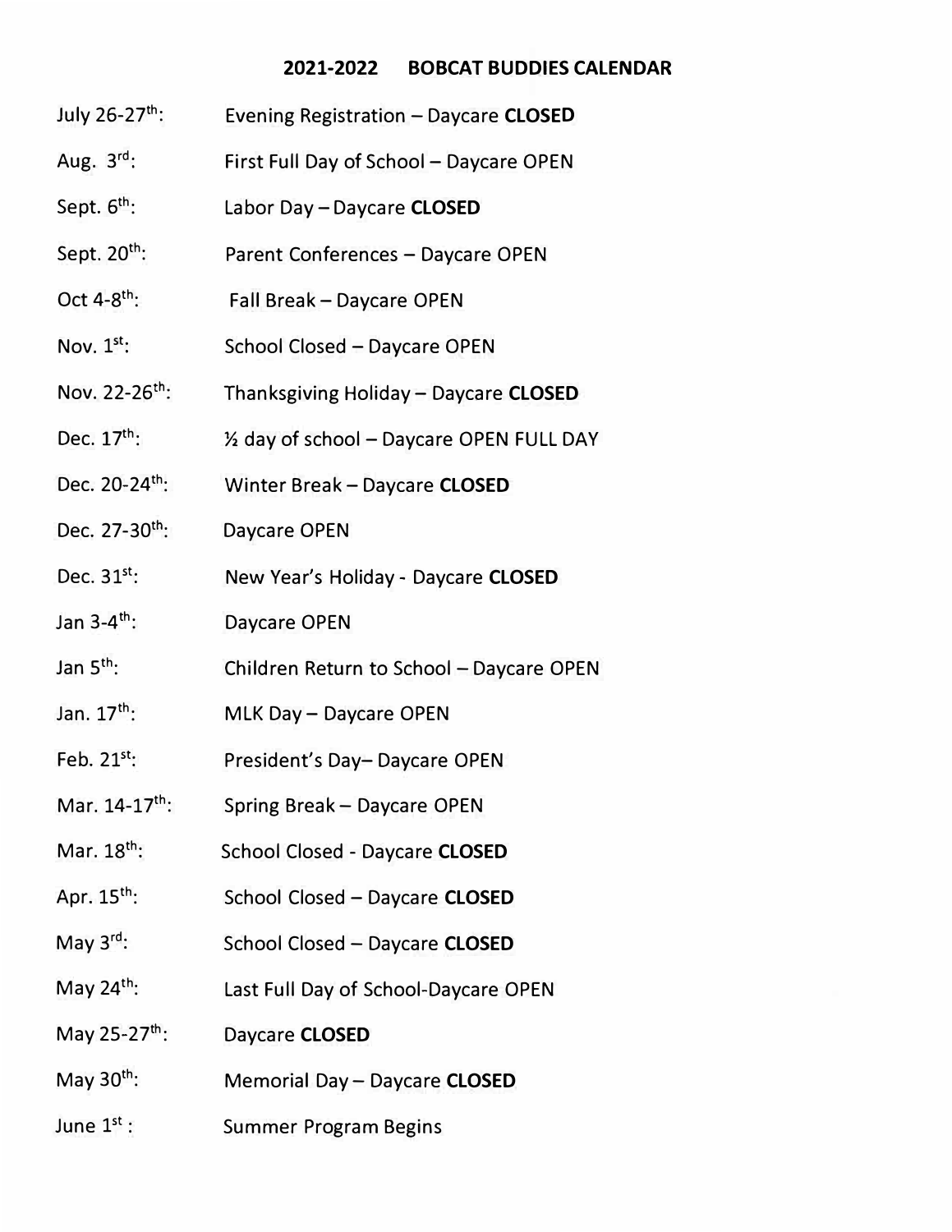# ●remind

# Sign up for important updates from Mrs. Dawn.

Get information for Gene W. Brown Elementary School right on your phone-not on handouts.



Don't have a mobile phone? Go to rmd.at/fkfkd9 on a desktop computer to sign up for email notifications.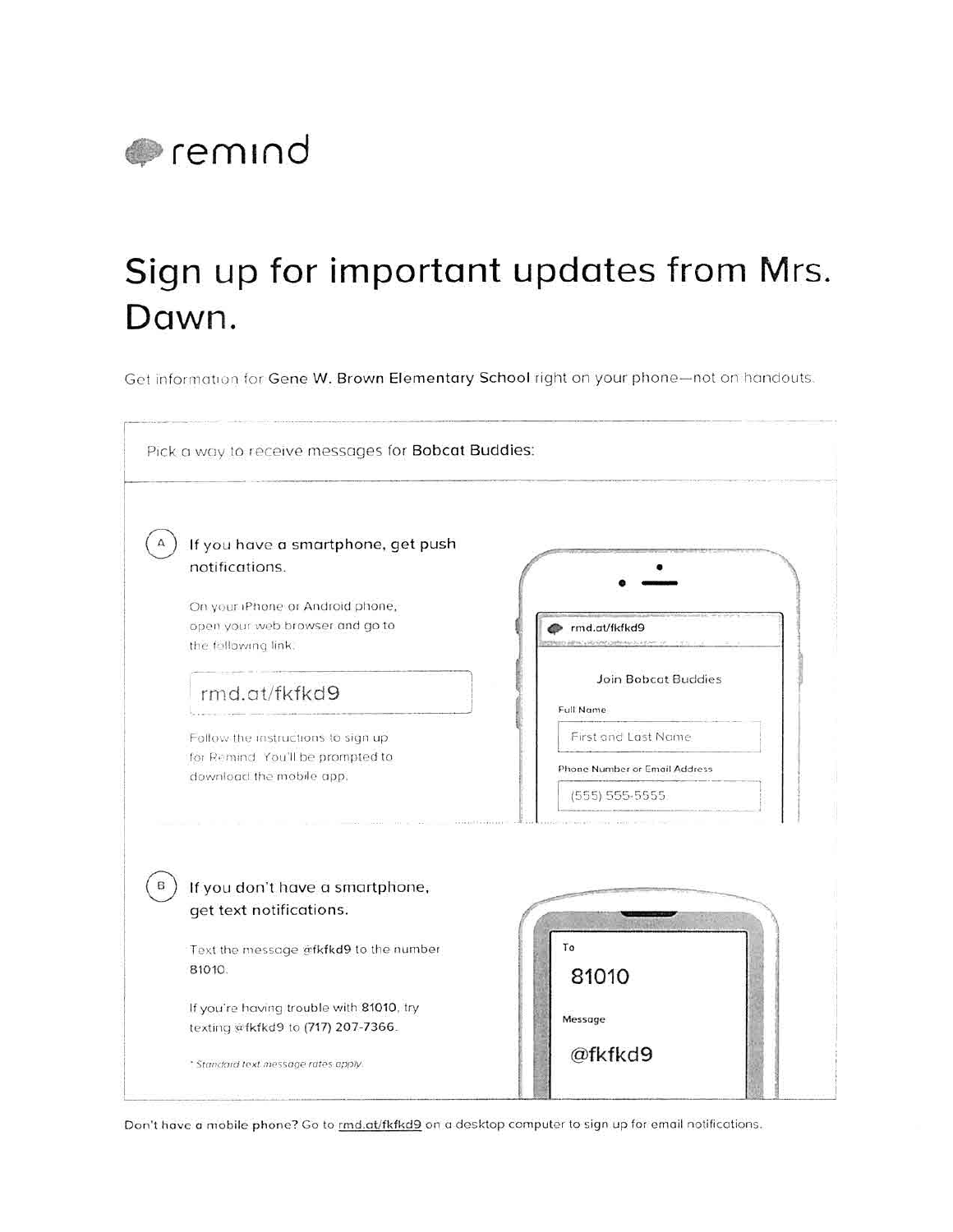## **Sumner County Schools Extended Day Programs Handbook**

#### **Purpose of Programs**

Sumner County Schools (SCS) Extended Day Programs provide safe, enriching, and high-quality before and/or after school care for students in grades K-5. Program activities are based on developmentally appropriate educational practices. Programs provide opportunities for creative activities, such as arts and crafts, as well as games, active play, and snacks. Also, time is set aside for students to complete homework as needed. Programs are directed by trained staff and planned to meet the educational, social, physical, and emotional needs of children.

#### **Non-Discrimination Policy**

Sumner County Schools does not discriminate on the basis of race, color, national origin, sex, disability, or age in its programs or activities and provides equal access to all programs and youth groups. Extended day programs will make reasonable accommodations in practices or procedures when these are necessary to afford childcare services and facilities to children with disabilities unless the accommodations would fundamentally alter or place an undue burden on the programs*. If your child has special needs, please discuss with the director to determine if the program can meet them.*

#### **Smoke-free Environment**

SCS recognizes that the use of tobacco products is a health, safety, and environmental hazard for students, employees, visitors, and school facilities. Therefore, no student, staff member, or school visitor is permitted to use any tobacco product at any time on the school campus.

#### **Program Hours**

SCS Extended Day Programs offering morning care will open at 6:00 or 6:30 a.m. (check with director). All programs close promptly at 6:00 p.m. Students should be picked up by 6:00 p.m. or a late fee will be charged (e.g., \$1 a minute per child for the first five minutes; after that, \$5 per child for each minute late). This fee must be paid for the student to continue in the program. After two incidents of late pickup without valid (director-approved) reasons for it, a student may be dismissed from the program.

Programs are not open on inclement weather days when schools are closed. In addition, if schools close early due to weather, then students must be picked up within two hours of the school closure time. If schools open late, each program has a plan for opening. Directors will share the time of opening with you.

#### **Enrollment**

To enroll in an extended day program, students must have a completed application, a signed notice of program policies (last page of this handbook), and a TN Dept. of Health Official immunization record/health history on file with Sumner County Schools.

All parents must participate in an on-site visit of the program to review the facility and the program's policies and procedures prior to enrolling a child. Emergency preparedness plans are in place for all programs and may be reviewed upon request.

#### **Program Fees**

Program fees must be paid by check or money order. No cash is accepted. Please write your child's name and your phone number on checks or money orders. Programs also have an online payment site where you may pay fees for a small additional charge by the vendor. Please ask the program director for more information.

Extended day programs do not receive funding from the school system or county government. The funds for providing activities, snacks, and other needs, as well as paying for staff salaries, is generated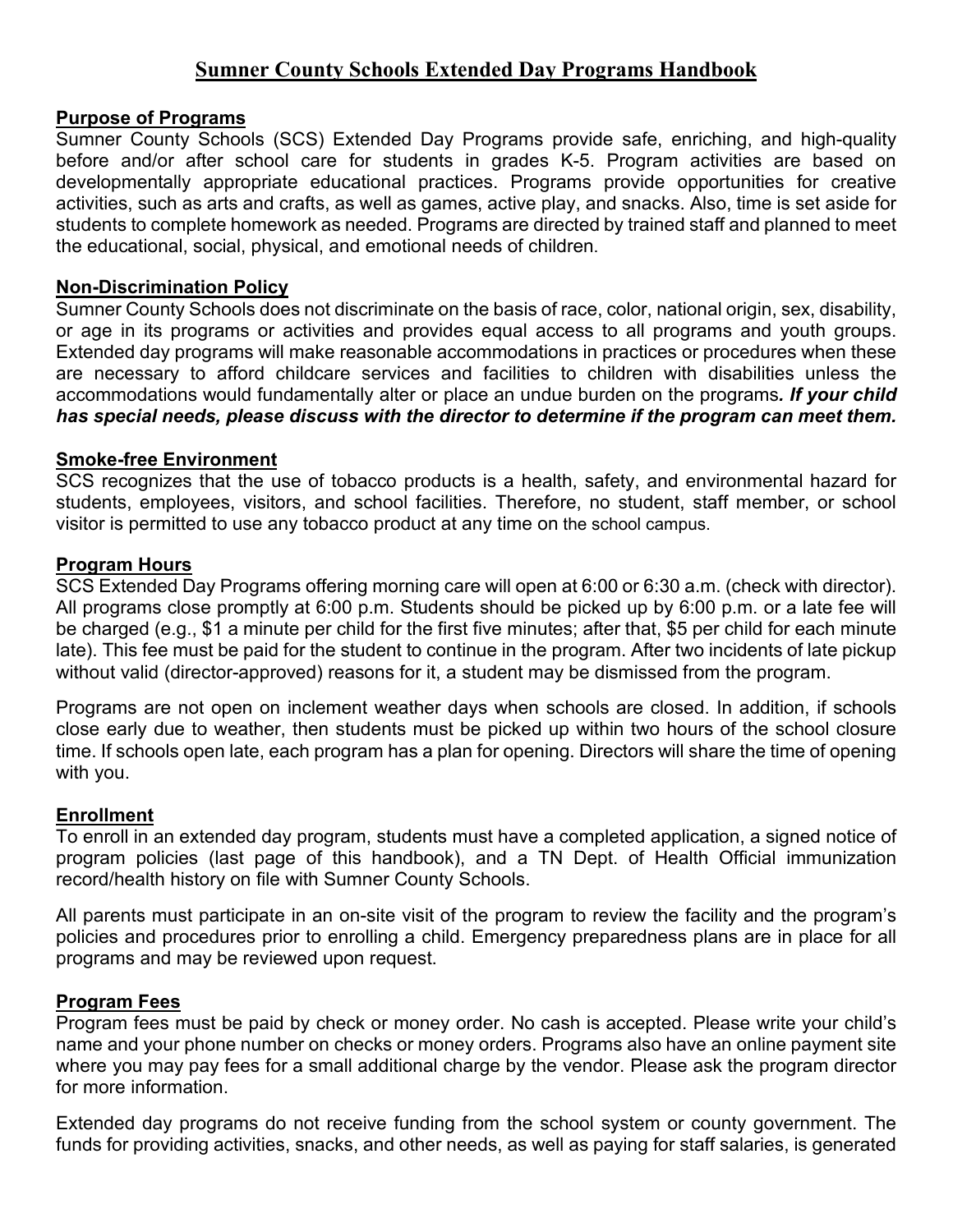solely through fees collected from parents/guardians. Therefore, payments are due each Friday or Monday depending on program's schedule.

If fees are not paid on time, then a \$10 late fee will be charged. After two weeks of no payments, your child will be dismissed from the program. A student may not return until fees are paid or a payment plan is arranged. If the fees go unpaid, the account will be sent to a collection agency. The request for a copy of the responsible party's driver's license and date of birth is a requirement to enroll a child in our programs in case these actions need to be taken.

#### **Sign In/Sign Out for Students**

For your child's safety and supervision, a parent/guardian or designated person on the registration form must escort and sign in your child each morning (if program has morning care) and sign out the student in the afternoon. A student will not be released to any person other than those listed on the registration form. Children are not allowed to wait for parent/guardian in the parking lot. If someone other than those authorized on the registration form come to pick up a child, the program must have the request in writing. This may be by email or note.

#### **Release of Students to Persons Exhibiting Erratic Behavior**

Children will not be released to anyone whose behavior, as deemed by a reasonable person, may place him/her in immediate or possible risk. If a person attempting to pick up a child displays erratic behavior or appears to be under the influence of alcohol or drugs, the TN Dept. of Education and Dept. of Human Services requires extended day programs to immediately call 911, the local law enforcement agency, or other emergency services numbers prior to the release of children. If the person displaying risky behavior is not the parent, the program shall not release the child to that person, and the custodial parent/guardian will be call immediately.

#### **Behavior, Rewards, and Consequences**

The mission of SCS Extended Day Programs is to provide a safe, wholesome, and enriching environment for children. Staff members work to assist children to develop a sense of responsibility and self-discipline. When a child makes a poor behavior choice, staff will guide them to understand why it was inappropriate or unsafe. Therefore, warnings, conferencing, redirection, reinforcing appropriate behaviors, and time outs are some of the behavior techniques used. Good behavior is recognized with positive rewards.

However, continued inappropriate behavior and failure to follow program rules will result in consequences. All programs have a disciplinary action plan which includes behavior logs, warnings, letters or phone calls to parent/guardian, intervention by school principal if necessary, suspensions, and a plan of action for dismissal from the program when the misbehavior continues or becomes severe.

Additional disciplinary information:

- If a student willfully or maliciously damages any property or equipment the program uses, the child/parent/guardian will be responsible for the cost of replacement.
- Program directors and staff are responsible for appropriate discipline of students enrolled in the program. Therefore, a parent/guardian may not question or discipline children who are not their own. The first time this occurs, the director may conference with parent regarding program rules. However, if it happens again, the program will no longer be available to that parent/guardian's child/ren.
- Programs follow SCS Board policies concerning grounds for suspension, including but not limited to violence, fighting, damage to self or property, alcohol, drugs, weapons (including toys), immoral conduct, and battery to staff.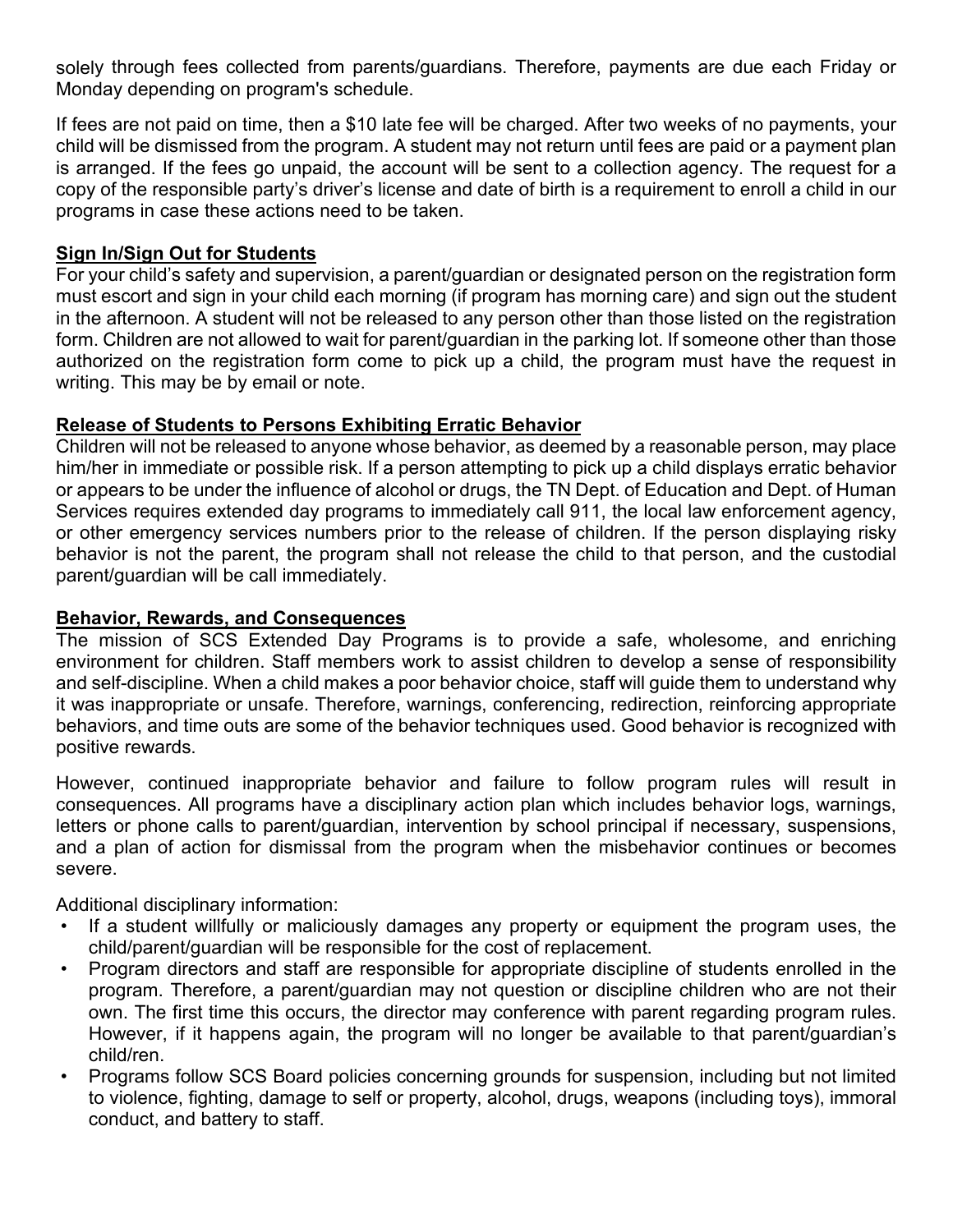- Program suspensions may occur for any of the inappropriate behavior by an enrolled student:
	- 1. Being totally disruptive and uncontrollable
	- 2. Inappropriate child to child contact
	- 3. Harming a staff person or another child; physical violence
	- 4. Stealing
	- 5. Damaging property
	- 6. Continued usage of vulgar or profane language
	- 7. Bullying
- Program expulsions/dismissals may occur when:
	- 1. Inappropriate behavior continues to occur after three interventions for the identified behavior.
	- 2. Safety of other students or staff continues to be jeopardized.
	- 3. Behavior of child becomes detrimental to self and others.

#### **Health and Safety with Students**

**Illness**--Staff shall make every reasonable attempt to notify a parent/guardian immediately when a child shows signs of serious illness, including but not limited to, high temperature, disorientation, coughing, vomiting, severe difficulty breathing, seizure, etc. to arrange for emergency treatment.

When a child has a temperature of 100.4 or higher, the parent/guardian will be notified. Arrangements should be made by family to pick up your child as soon as possible because fever usually means the child is developing an illness. If the program is unable to reach you when your child is running a fever, then those on your emergency contact list will be called. A child may return to the program when he/she has been without a fever, with no medications, for 24 hours.

If a child is vomiting due to signs of illness, the parent/guardian will be notified to pick up your child as well. A child may return once vomiting has not reoccurred for 24 hours.

Extended day programs are only able to provide emergency medication such as inhalers or Epi-pens.

**Injuries**--If a serious injury to a child occurs, the emergency will be dealt with promptly through appropriate action by the program director or staff. This action may include sending the child to a hospital or summoning an ambulance or medical aid. In addition, the program staff shall make every reasonable attempt to notify parents/guardians when a child sustains serious injury/injuries. However, in case a parent/guardian is unable to be reached and emergency treatment is needed, programs require parents/guardians to provide them with medical authorization which shall contain the following information:

- 1. Parents/Guardians location and phone number during the school day
- 2. The name and phone number of the student's primary care physician
- 3. Information needed regarding any physical disability or medical condition the student has
- 4. Signed form that allows program to seek emergency care (e.g., ambulance, hospital, etc.) if needed

#### **Cell Phone/Technology Usage in Programs**

We understand some students have cell phones. However, during program hours, phones should be in your child's backpack and turned off unless he/she is given permission to use it by program staff. If a phone is found in use without permission from the staff, then it will be confiscated and held by the director or staff until day's end and parent/guardian requests its return. If there are continued issues with a cell phone, a student may be suspended or expelled from the program.

Occasionally, programs will have a Technology Day. Students may bring technology devices to use on those designated days. Please note though that the program staff cannot guarantee the devices may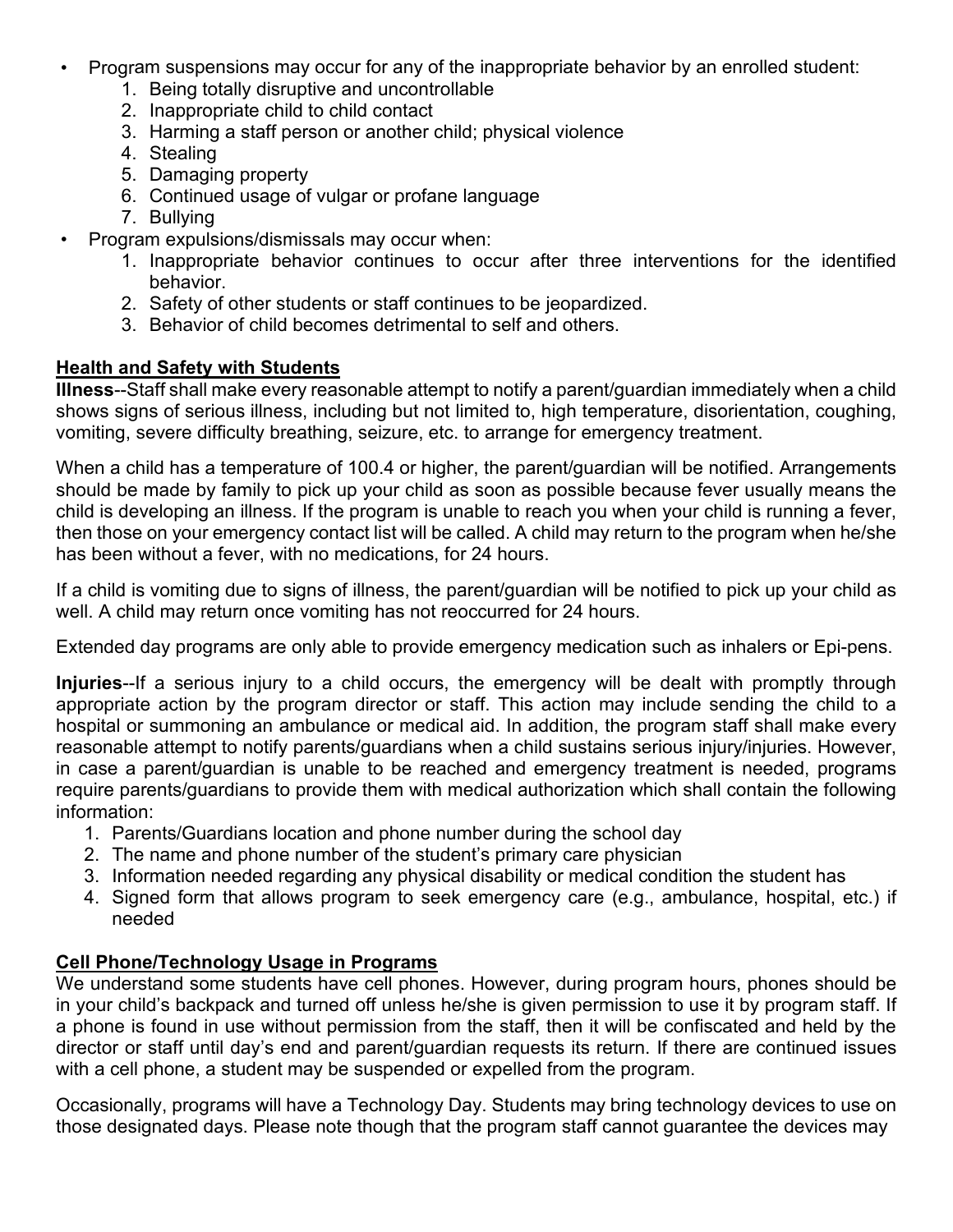not get lost or damaged. If a child is using a device inappropriately, he/she will lose the privilege of its use.

#### **Child Abuse Awareness**

Extended day programs are required to provide an abuse prevention awareness program or prevention awareness information to parents yearly. SCS programs provides a handout at registration to meet that requirement. Students receive education on child abuse awareness and prevention through the counselors at their schools.

# *The next two pages (the registration form and the policies and procedures acknowledgment form) should be completed and returned to the extended day program director or staff along with any fees required.*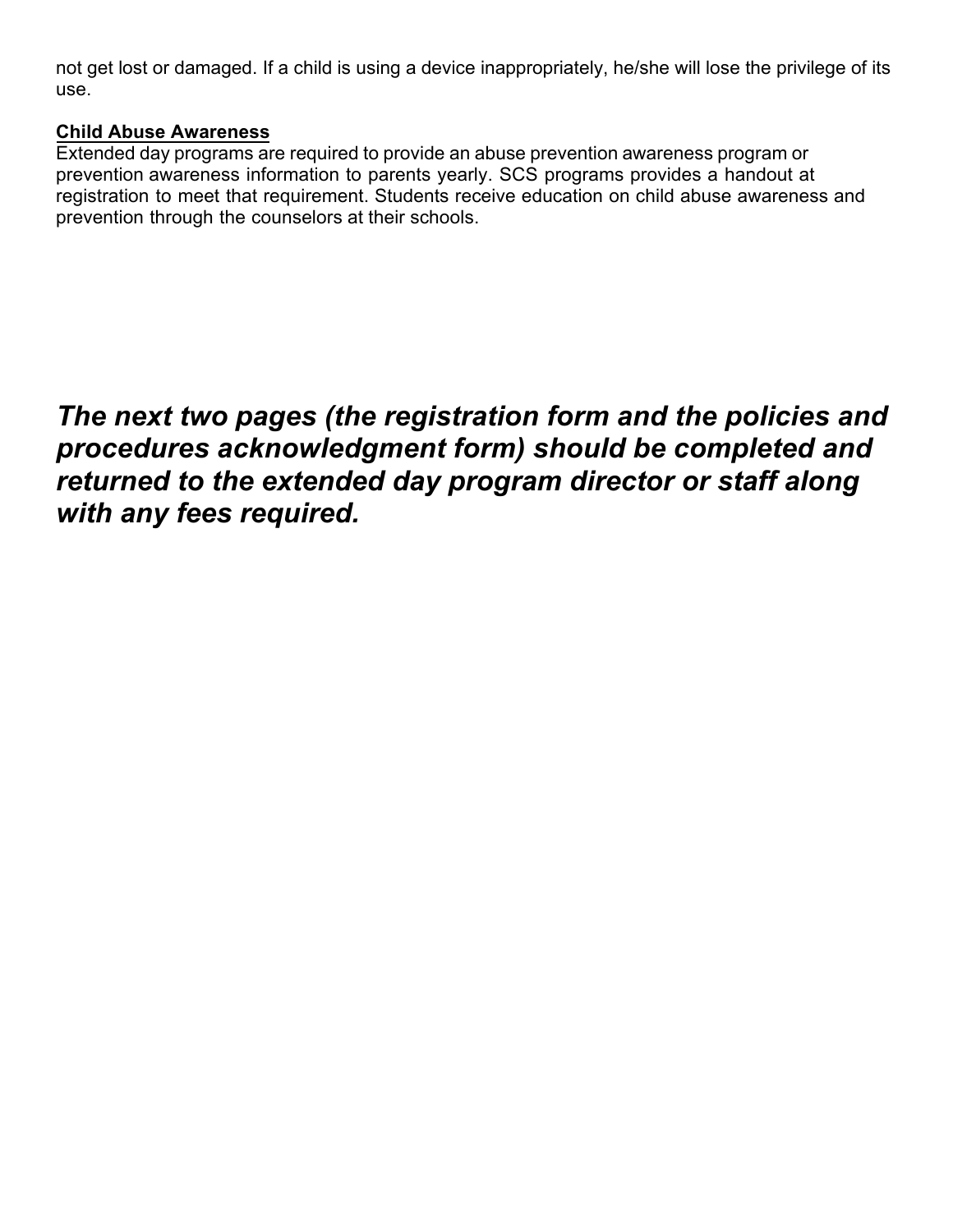# **Acknowledgment of SCS Extended Day Programs' Policies and Procedures**

#### *Please initial each item and sign/date at bottom of document.*

I understand that I am responsible for paying my child's fees every week. I know that my child may be dismissed from the program for failure to pay, and a collection agency may be used to collect unpaid fees. *Anyone registering a child in a program must providea driver's license and date of birth for enrollment to occur.*

 I know the opening time for the extended day program, and that it closes at 6:00 p.m. My child should be picked up by 6:00, or I will be responsible for paying any late fees incurred.

If my child is picked up late more than twice, he/she may be dismissed from the program.

I have been offered the opportunity to visit the program's facility.

 I understand an adult on my registration form must drop off/pick up my child each day. My child must be signed in and out of the facility. My child will not be released to anyone unless that person is on the registration form, or I send a note or email to the program director. The note or email must be acknowledged by the director to confirm the release.

 I understand the program staff will make all reasonable attempts to not release my child to anyone whose behavior may place him/her in immediate or possible risk. If a person attempting to pick up a child displays erratic behavior or appears to be under the influence of alcohol or drugs, I understand the program staff will contact 911 or local law enforcement.

 I understand the behavior, rewards, and consequences section of the handbook and that my child may be expelled from the program if he/she displays continued inappropriate behavior as outlined in the handbook.

I give permission for my child's name or picture to be used in the program's (parent/guardian access only) social media sites such as Facebook or news sites.

I will explain to my child that cell phones are not to be used while in the program. I will also inform my child that technology may only be used on special days that will be identified by the program director.

 I understand the health and safety procedures in the handbook and am providing medical authorization and information when signing this document.

Phone number where you may usually be reached: \_\_\_\_\_\_\_\_\_\_\_\_\_\_\_\_\_\_\_\_\_\_\_\_\_\_\_\_\_\_\_\_\_

Primary care physician's name and phone #:

**I understand and acknowledge each of the items above. Also, I give permission for the program staff to seek medical care for my child in my absence.**

**Student name:** 

**Parent/Guardian name:**

**Signature: Date:**